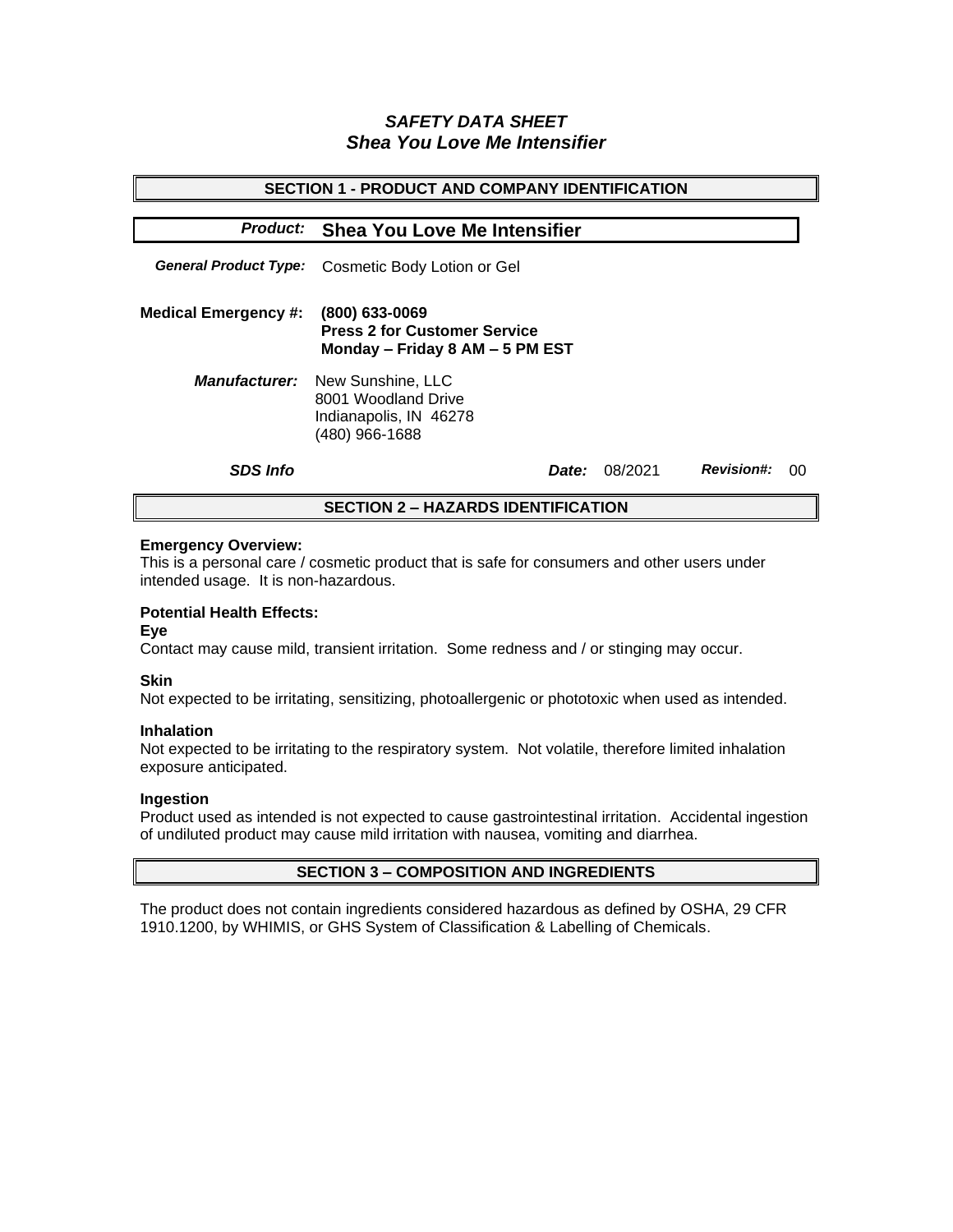## **SECTION 4 – FIRST AID MEASURES**

## **Eye**

Thorough rinsing for 15 – 20 minutes is recommended. If irritation persists, contact a physician.

#### **Skin**

Discontinue use of product. Apply cold compresses to affected areas to relieve discomfort. If discomfort persists, contact a physician.

#### **Inhalation**

If respiratory irritation occurs, remove individual to fresh air.

#### **Ingestion**

Accidental ingestion of product may require medical attention. In case of accidental ingestion dilute with water. Do not induce vomiting. If discomfort persists, contact a physician.

### **SECTION 5 – FIRE FIGHTING MEASURES**

**Extinguishing Media:** Use chemical foam, dry chemical, carbon dioxide or water. **Explosion Hazard:** Not applicable.

**Fire Fighting Info:** Contact emergency personnel. Use self-contained breathing apparatus and protective gear, if large quantities of product are involved. Hazardous decomposition products may be released. Thermal degradation may produce oxides of carbon and / or nitrogen, hydrocarbons and / derivatives.

## **SECTION 6 – ACCIDENTAL RELEASE MEASURES**

### **Procedures for Spill / Leak Clean-up:**

**Household Settings:** Absorb liquid and scrub the area. Dilute with water until surface is no longer slippery.

**Non-Household Settings:** Use safety glasses if splash hazard exist. Use gloves and other protective clothing to prevent skin contact.

### **SECTION 7 – HANDLING AND STORAGE**

**Precautions for Safe Handling:**

**Household Settings:** Avoid contact with eyes.

**Non-Household Settings:** No unusual handling or storage requirements. Storage in large quantities (warehouse) should be in a well-ventilated, cool area.

### **Conditions for Safe Storage:**

**Household Settings:** Normal household storage.

**Non-Household Settings:** No unusual handling or storage requirements. Storage in large quantities (warehouse) should be in a well-ventilated, cool area.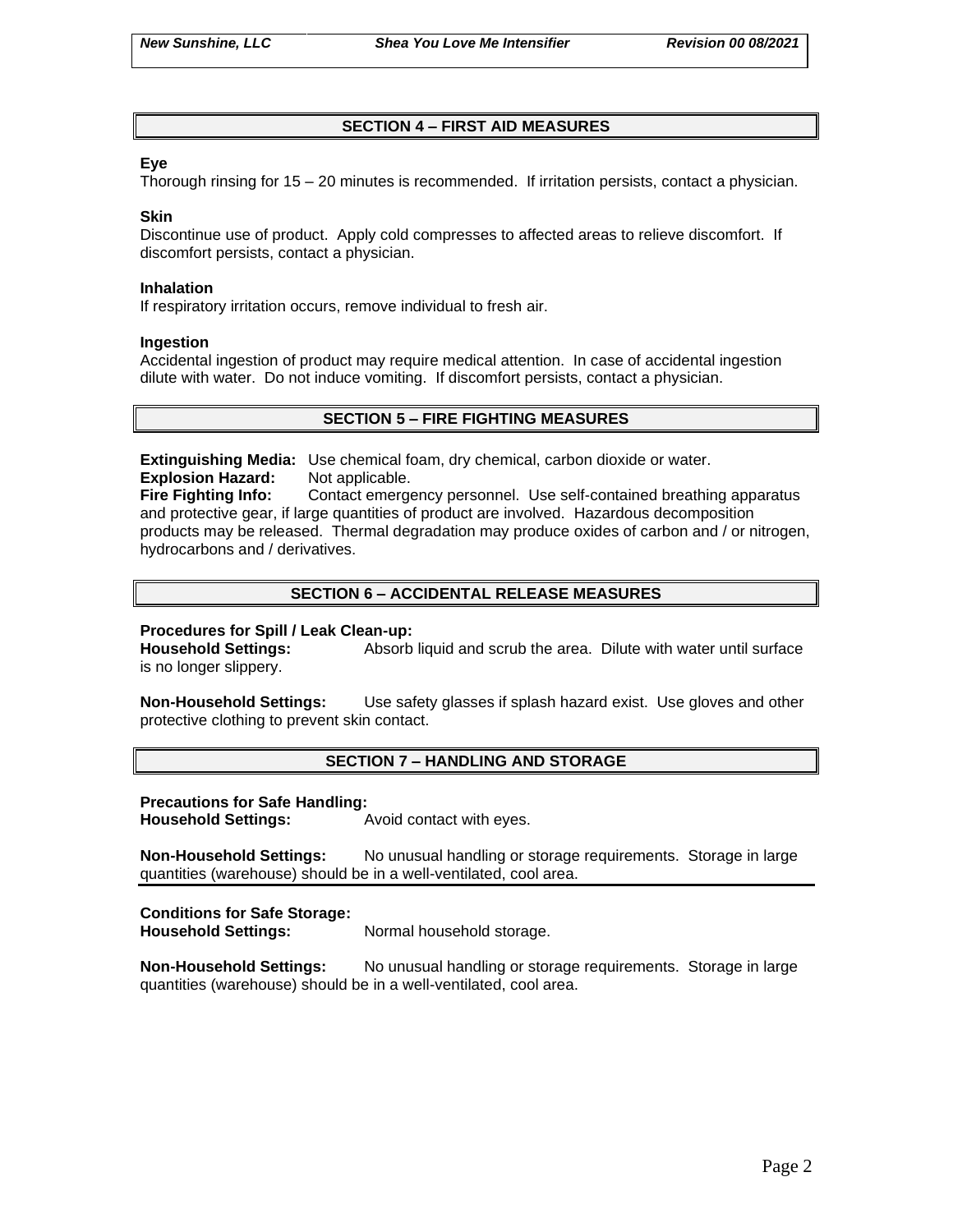#### **SECTION 8 – EXPOSURE CONTROLS / PERSONAL PROTECTION**

**Household Settings:** This is a personal care / cosmetic product that is safe for consumers and other users under normal and reasonably foreseen use.

**Non-Household Settings:** Use safety glasses if splash hazards exist, use gloves and other protective clothing to prevent skin contact. Always follow good hygienic work practices. Avoid prolonged contact with skin and clothing.

#### **SECTION 9 – PHYSICAL AND CHEMICAL PROPERTIES**

Physical State Viscous liquid body lotion. Appearance Various colored viscous liquid. Odor **Fragrant.** Odor Threshold Not available pH 3.5 – 7.6 Melting Point/Freezing Point Not Applicable Boiling Point >212 F / 100 C Flash Point >212 F / 100 C Evaporation Rate Not Applicable Flammability Not Applicable Upper/Lower Flammablilty Not Applicable Vapor Pressure Not Applicable Vapor Density Not Applicable Relative Density Not Available Specific gravity at 25C Not available. Solubility in water at 20C Slightly Insoluble Partition coefficient<br>
Auto-iginition Temp
Not Applicable Auto-iginition Temp Decomposition Temp Not Available Viscosity 20,000 – 150,000 cps. Volatile % Complies with Federal and State VOC regulations.

#### **SECTION 10 – STABILITY AND REACTIVITY**

**Other Recommendations:** None

**Conditions to Avoid:** No applicable information has been found.

#### **SECTION 11 – TOXICOLOGICAL INFORMATION**

This is a personal care / cosmetic product that is safe for consumers and other users under intended and reasonably foreseeable use.

**Chronic Effects:** Finished product is not expected to have chronic health effects. **Target Organs:** No adverse health effects on target organs expected for finished product. **Carcinogenicity:** Finished product is not expected to be carcinogenic. NTP: No IARC: No OSHA: No

### **SECTION 12 – ECOLOGICAL INFORMATION**

The product ingredients are expected to be safe for the environment at concentrations predicted under normal use and accidental spill scenarios.